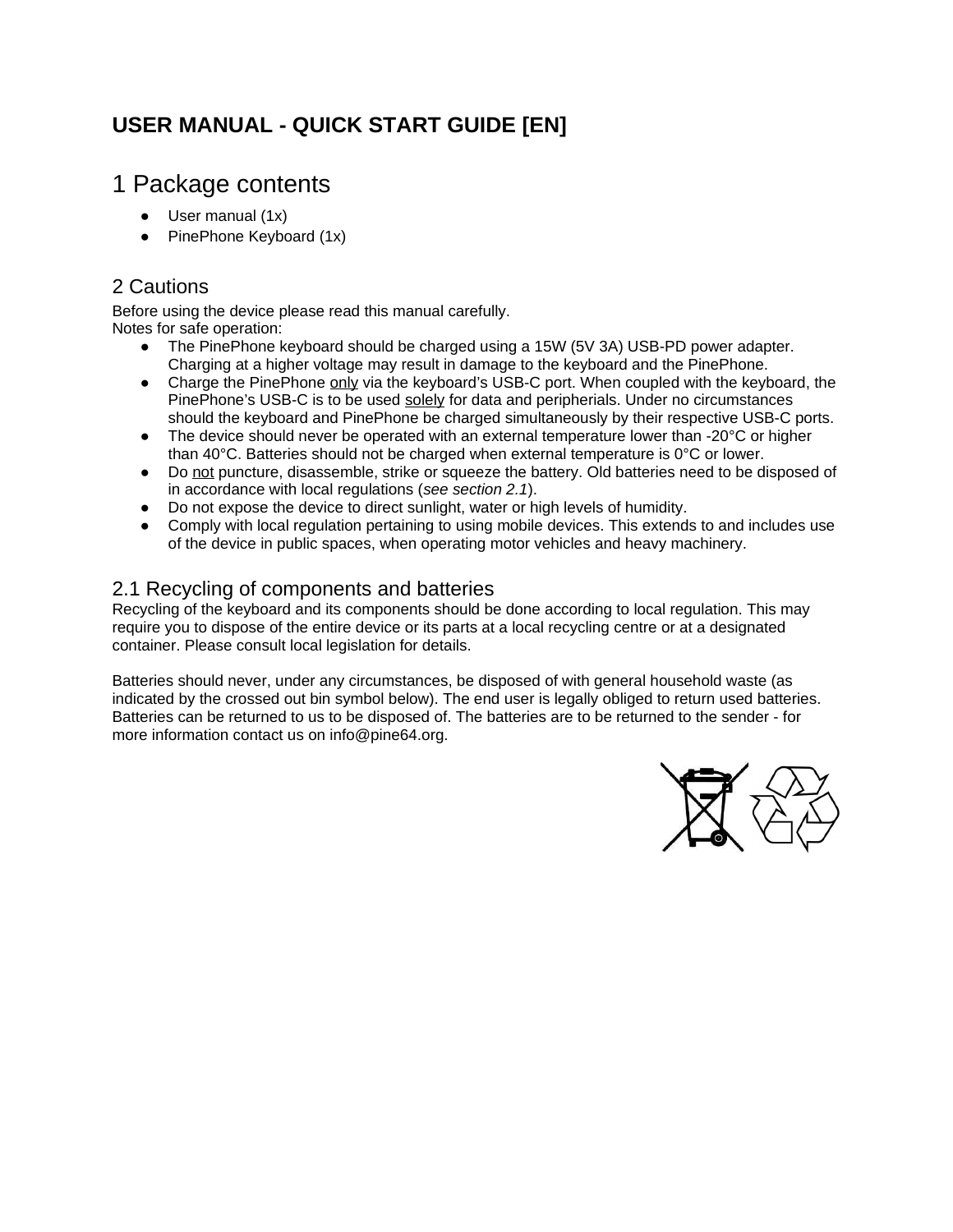## 3 Getting started

#### 3.1 Mounting the keyboard

Power OFF your PinePhone and remove the back case. To remove the back case of the PinePhone use your fingernail or another soft object to pry up the back case. A notch to easily remove the cover is located at the bottom left of the PinePhone with the backcover facing the user.

Open and place the keyboard flat on a hard surface with the hinge fully extended. Proceed to insert the PinePhone into the keyboard at an angle of approx. 15 degrees. Make sure that the PinePhone's pogo pins and the corresponding pads **①** on the keyboard are aligned. The leading edge with volume and power buttons should make contact first. Firmly press the PinePhone into place. Multiple clicks should be heard as the two snap into place.



The PinePhone can be removed from the keyboard easily using a notch similar to the one found on the back case. The notch is located at the bottom of the leading edge with the power and volume buttons.

#### 3.2 Keyboard and internal battery operation

The keyboard will function automatically once a PinePhone running a compatible operating system is mounted. For alterations to physical layout and firmware see sections 4.1 and 5.1 respectively.

The keyboard features an in-built 6000mAh battery. The battery can be turned ON/OFF using the button on the right leading edge of the keyboard **②**. A short button press activates the internal battery while a long (15 seconds) press deactivates it. Compatible operating systems display both the PinePhone's and keyboard's battery status.

You should charge the PinePhone and the keyboard only using the USB-C <sup>3</sup> port on the keyboard. The keyboard's USB-C port cannot be used for peripherals. The PinePhone's USB-C port remains operational when mounted in the keyboard and can be used for data and peripherals.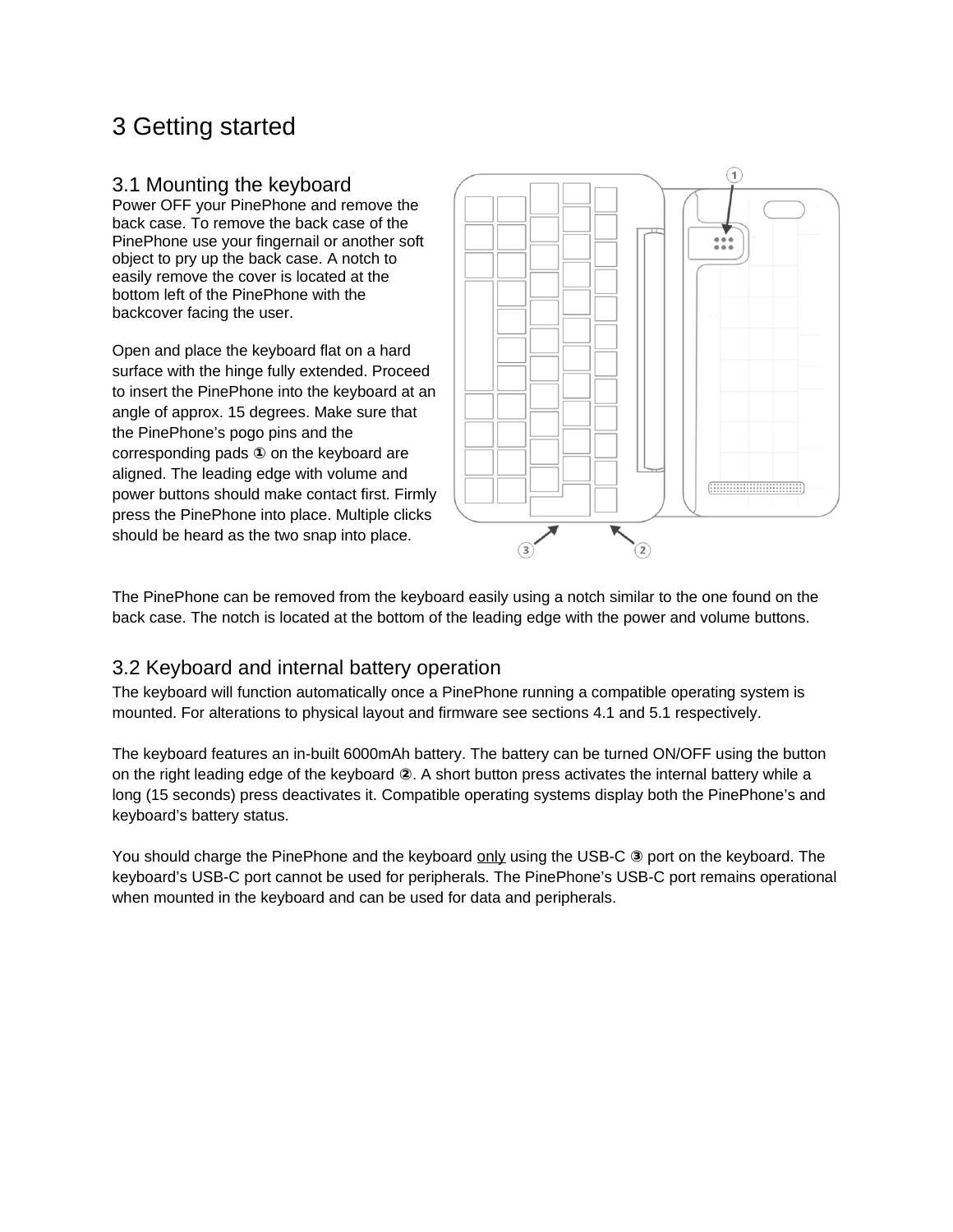## 4 Hardware

Detailed keyboard specifications including schematics can be found on our Wiki: https://wiki.pine64.org/wiki/PinePhoneKeyboard

Key hardware specifications:

- Dimensions (closed): 161 x 95 x 21.5mm
- Weights (without / with PinePhone mounted):  $\sim$  191 /  $\sim$  391 grams
- Number of keys: 54
- Number of rows: 5
	- Keyboard IC: EM85F684A 8-bit microcontroller with 256 bytes RAM, 2048/ bytes XRAM ; 16kB for user's own firmware
- Battery capacity: 6000mAh (22.2Wh 3.7V)
- Charger input: 5V, 3A (15W)
	- Charging and battery IC chip: IP5209 power management IC with charge indicate controller and boost converter

#### 4.1 Keyboard layout and alterations

The keyboard features a default layout (pictured below) created and agreed upon by the community. The keyboard layout can be altered using software (*see section 5.1*) as well as by physically repositioning keycaps. All keycaps, with the exception of space and return keys, can be easily and safely relocated for alternative layouts corresponding to software settings.



## 5 Firmware

PinePhone's keyboard firmware was developed independently by Ondřej Jirman as a free-of-charge contribution to PINE64. The firmware source code is freely and publicly available and you can modify it, and the supporting utilities, using common FOSS tools.

#### 5.1 Firmware and supporting utilities

The design of the firmware allows the keys, modifier keys, and their combinations to be handled in virtually unlimited ways, without a need to flash a customized version of the firmware. Mapping of keys is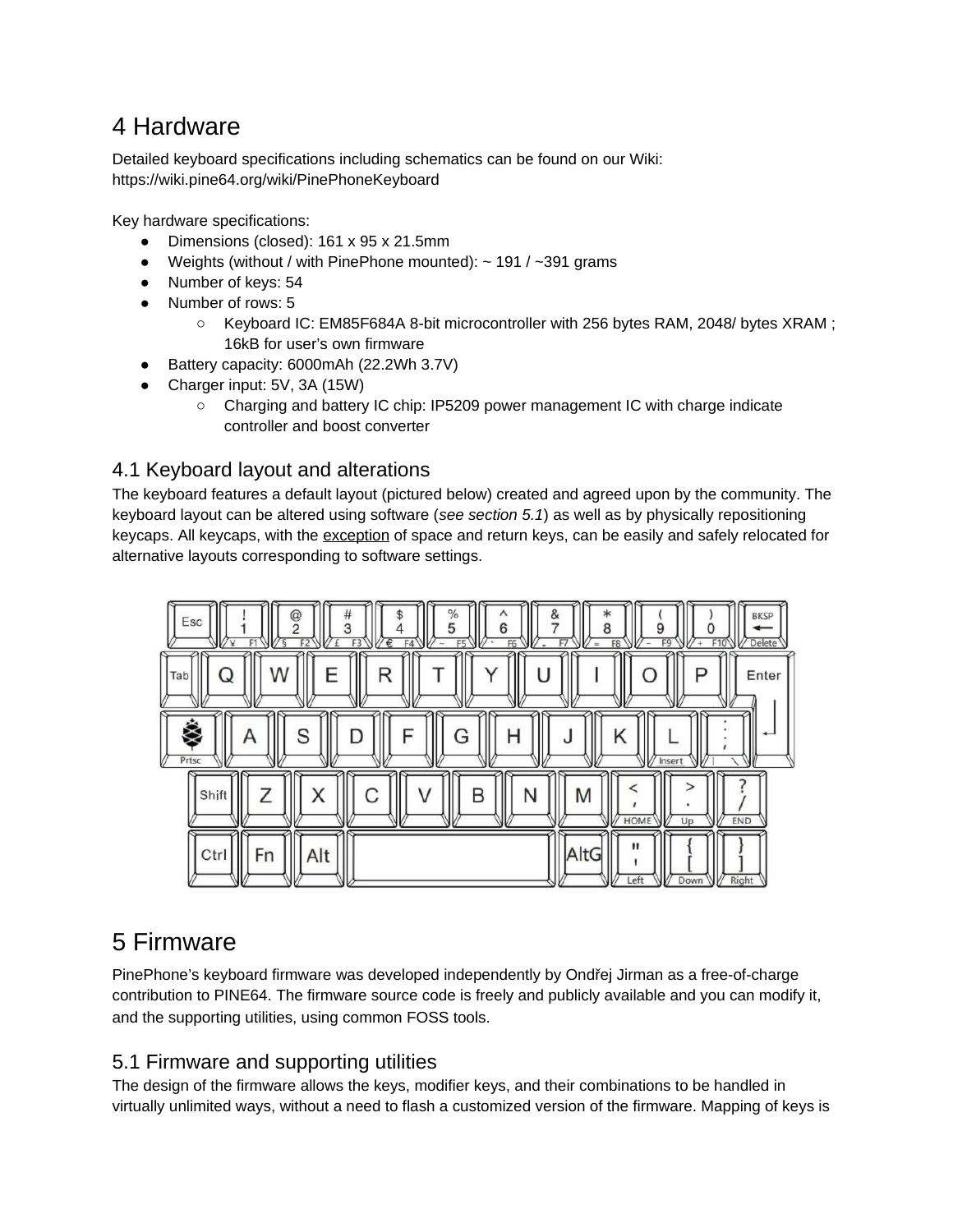defined at runtime, using the supporting utilities, and is not hardcoded in the firmware. Different keyboard layouts can be loaded dynamically to support various use cases.

The repository that contains the source code of the firmware, supporting utilities and associated documentation is located at https://xnux.eu/pinephone-keyboard/ .

You are welcome to contribute patches and improvements to the firmware and the supporting utilities. A summary of firmware development history is available at https://xnux.eu/log/ alongside other development updates from the firmware author.

Much time and effort went into the development of this firmware. If you wish to send a token of appreciation or support the development efforts in any way, please consider making a donation to the author via one of the methods listed at the bottom of this web page: https://xnux.eu/contribute.html .

#### 5.2 Firmware License

Copyright (C) 2021 **Ondřej Jirman** <megi@xff.cz>

This program is free software: you can redistribute it and/or modify it under the terms of the GNU General Public License as published by the Free Software Foundation, with either version 3 of the License or (at your discretion) any later version.

This program is distributed in the hope that it will be useful, but WITHOUT ANY WARRANTY; without even the implied warranty of MERCHANTABILITY or FITNESS FOR A PARTICULAR PURPOSE. See GNU General Public License for more details.

**GNU General Public License** http://www.gnu.org/licenses/

### 6 Regulatory compliance

The PinePhone keyboard is **CE** and **FCC** certified.

### 7 Documentation and contact information

Detailed hardware and software documentation can be located on our Wiki (wiki.pine64.org).

#### **Contact**

Sale enquires: [sales@pine64.org](mailto:sales@pine64.org) Support: [support@pine64.org](mailto:support@pine64.org) General enquiries: [info@pine64.org](mailto:info@pine64.org)

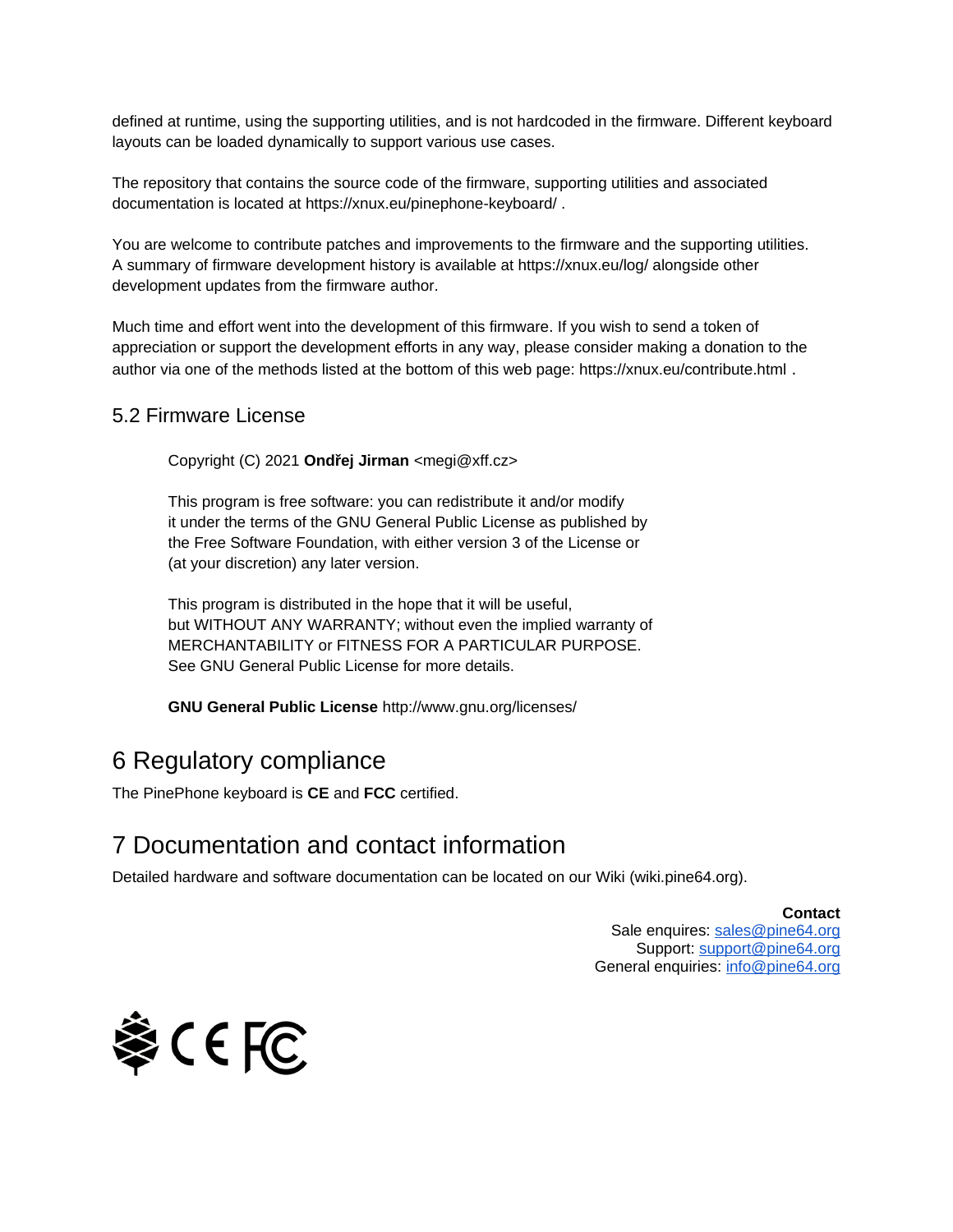### **MANUEL UTILISATEUR - GUIDE DE DÉMARRAGE RAPIDE [FR]**

### 1 Contenu du paquet

- $\bullet$  Manuel utilisateur (1x)
- Clavier PinePhone (1x)

#### 2 Précautions

Avant d'utiliser cet appareil veuillez lire attentivement ce manuel. Conseils pour une utilisation en toute sécurité :

- Le clavier PinePhone doit être chargé avec un chargeur d'une puissance de 15W (5V 3A) supportant la norme USB-PD.
- Chargez le clavier PinePhone en utilisant uniquement son port USB-C. Le clavier et le PinePhone ne doivent pas être chargés en même temps par leurs ports USB-C.
- L'appareil ne doit jamais être utilisé à une température inférieure à -20°C ou supérieure à 40°C.
- Ne pas percer, démonter, frapper ou écraser la batterie. Les batteries usagées doivent être éliminées conformément aux réglementations locales (voir section 2.1).
- Ne pas exposer l'appareil à la lumière directe du soleil, à l'eau ou à un haut taux d'humidité.
- Respectez les réglementations locales concernant l'usage de téléphones mobiles. Cela s'étend à, et inclut l'utilisation de l'appareil dans les espaces publics, lors de l'utilisation d'un véhicule motorisé et de machinerie lourde.

#### 2.1 Recyclage des composants et batteries

Le recyclage du clavier et de ses composants doit être effectué en accord avec les réglementations locales. Cela peut vous obliger à déposer l'appareil entier ou ses parties dans un centre de recyclage local agréé ou dans un point de collecte. Veuillez consulter les réglementations locales pour plus d'informations.

Les batteries ne doivent jamais, sous aucunes circonstances, être jetées avec les ordures ménagères (comme indiqué par la poubelle barrée ci-dessous).

L'utilisateur final est légalement forcé à retourner les batteries usagées. Vous pouvez nous renvoyer les batteries usagées pour qu'elles soient traitées. Les batteries doivent être retournées à l'expéditeur - pour plus d'informations contactez-nous à l'adresse [info@pine64.org](mailto:info@pine64.org).

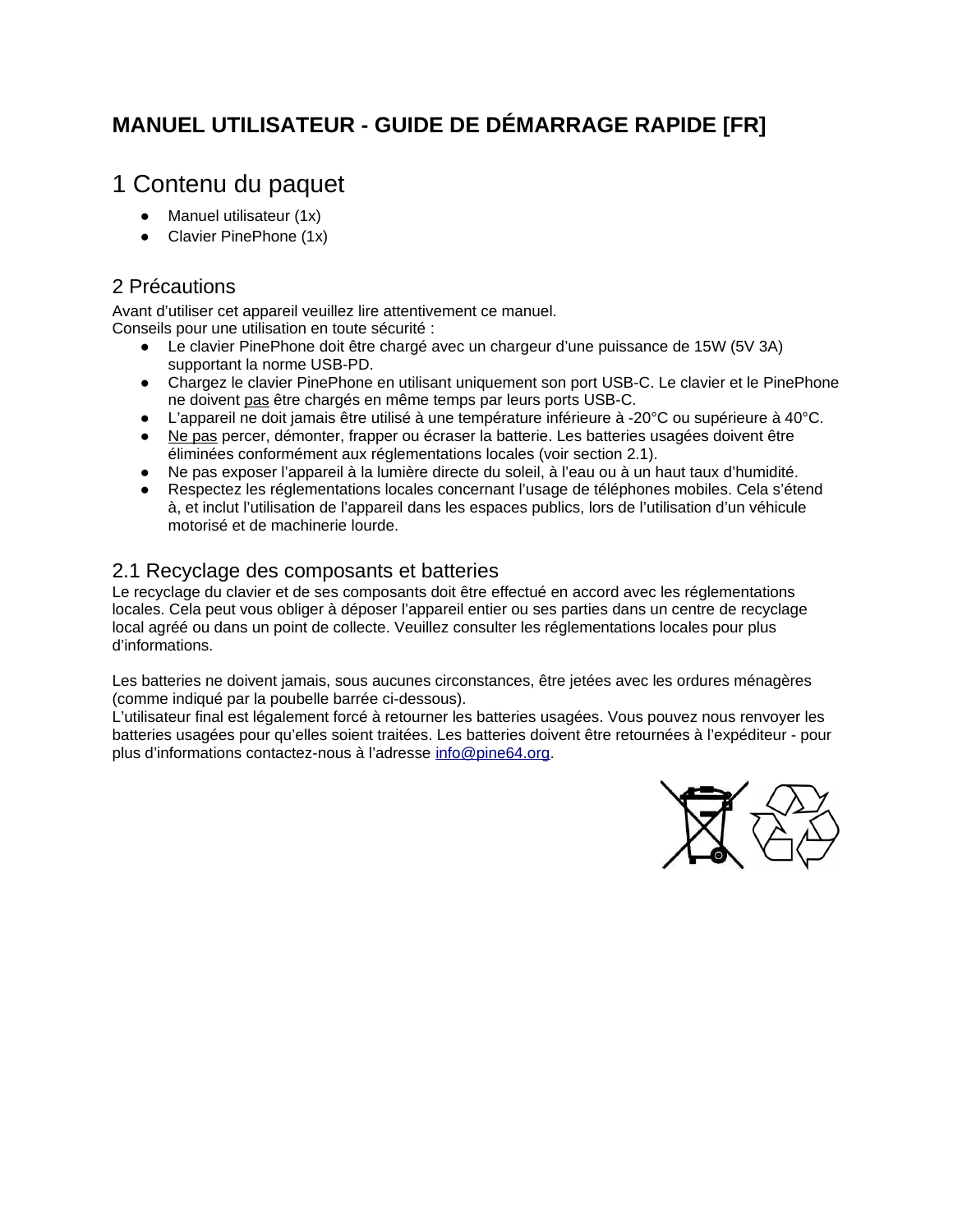## 3 Premiers pas

#### 3.1 Monter le clavier

Éteignez votre PinePhone et retirez la coque arrière. Pour retirer la coque arrière du PinePhone utilisez vos ongles ou un autre objet souple pour déclipser la coque arrière. Une encoche pour retirer facilement cette coque est située dans l'angle en bas à gauche du PinePhone, quand son dos vous fait face et que la caméra arrière est visible et orientée vers le haut.

Ouvrez et placez le clavier à plat sur une surface solide, la charnière doit être totalement ouverte. Commencez à insérer le PinePhone dans le clavier à un angle d'environs 15 degrés. Assurez-vous que les broches pogo du PinePhone et que les pastilles correspondantes **①** sur le clavier soient alignées. Le côté avec les boutons de volume et d'allumage doit entrer en contact en premier. Appuyez fermement sur le PinePhone pour le



mettre en place : plusieurs clics devraient être entendus.

Le PinePhone peut être facilement enlevé du clavier : une encoche, similaire à celle de la coque arrière, se trouve sur le bord avec les boutons de volume et d'allumage.

#### 3.2 Fonctionnement du clavier et de la batterie interne

Le clavier fonctionnera automatiquement une fois qu'un PinePhone exécutant un système d'exploitation compatible sera monté. Pour toutes modifications de la disposition physique et du firmware veuillez vous reporter aux sections 4.1 et 5.1 respectivement.

Le clavier dispose d'une batterie intégrée de 6000mAh. La batterie peut être allumée/éteinte en utilisant le bouton sur le bord droit du clavier **②**. Un appui court sur le bouton activera la batterie interne tandis qu'un appui long (15s) la désactivera. Les systèmes d'exploitation compatibles afficheront l'état des deux batteries, celle du PinePhone et celle du clavier.

Vous devriez seulement charger le PinePhone et le clavier en utilisant le port **③** USB-C du clavier. Le port USB-C du clavier ne peut pas être utilisé pour connecter des périphériques. Le port USB-C du PinePhone reste utilisable quand il est monté avec le clavier et peut être utilisé pour le transfert de données et connecter des périphériques.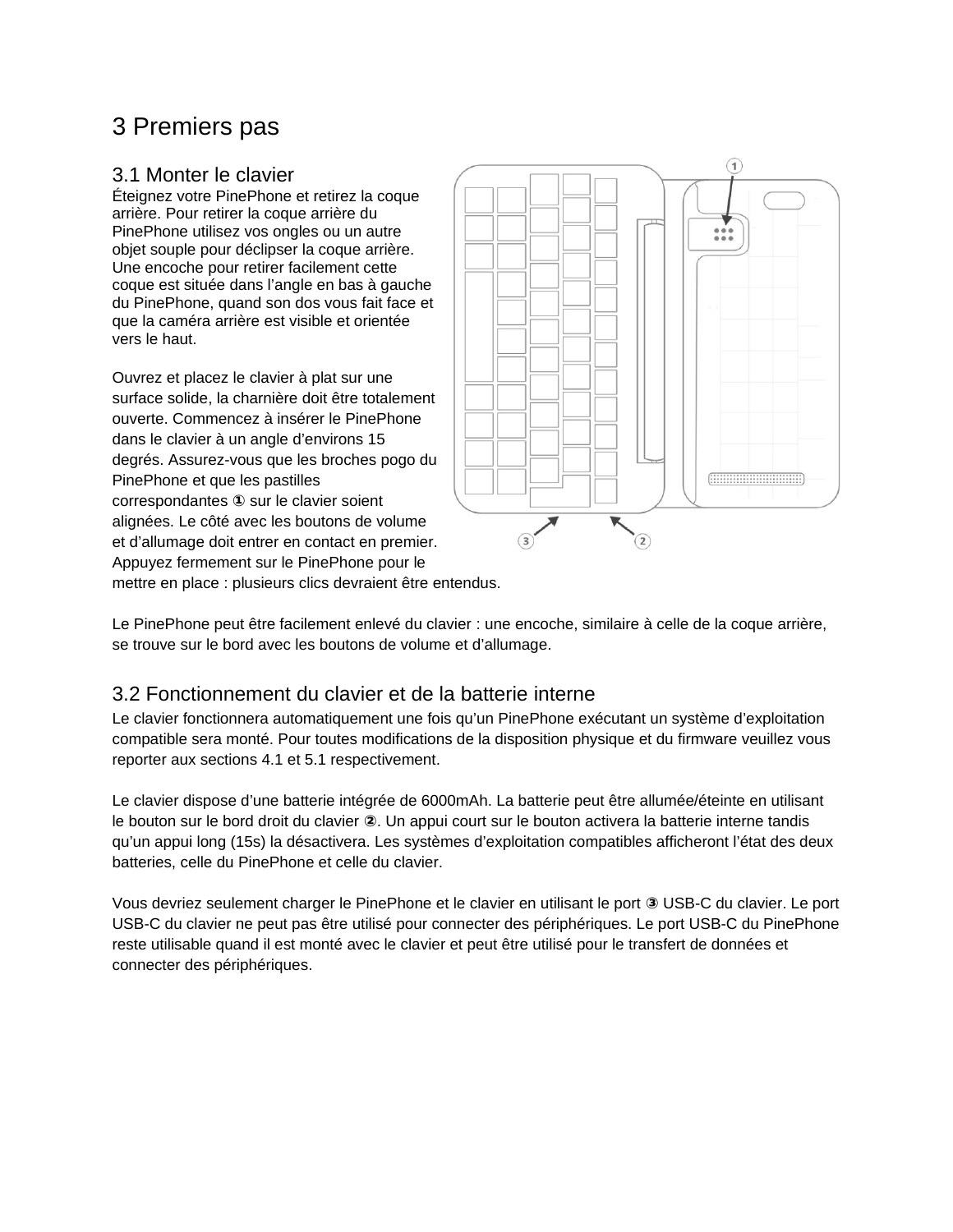## 4 Matériel

Les spécifications détaillées incluant les schémas sont disponibles sur notre Wiki : <https://wiki.pine64.org/wiki/PinePhoneKeyboard>

Spécifications principales du matériel :

- Dimensions (fermé) : 161 x 95 x 21.5mm
- Poids (sans / avec le PinePhone monté) :  $\sim$  191 /  $\sim$ 391 grammes
- Nombre de touches : 54
- Nombre de rangées : 5
	- Circuit intégré du clavier : microcontrôleur EM85F684A 8-bit avec 256 octets de RAM, 2048/1024 octets de XRAM.
- Batterie et rechargement : 6000mAh @ 3A 5V
	- Circuit intégré de la charge et de la batterie : système sur puce de gestion d'alimentation IP5209 avec contrôleur indicateur de charge et convertisseur boost

#### 4.1 Disposition de clavier et modifications

Le clavier est doté d'une disposition par défaut (montré ci-dessous) créée et approuvée par la communauté. La disposition de clavier peut être modifiée en utilisant un firmware / logiciel (*voir section 5.1*) ou bien en repositionnant physiquement les dessus de touche. Tous les dessus de touche, à l'exception de la barre d'espace et de la touche entrée, peuvent être facilement réaffectés en toute sécurité pour d'autres dispositions correspondant à un firmware personnalisé.



## 5 Firmware

Le firmware du clavier PinePhone a été développé indépendamment par Ondřej Jirman comme contribution gratuite à PINE64. Le code source du firmware est librement et publiquement accessible et vous pouvez le modifier, tout comme les utilitaires de support, utilisant des outils communs FOSS (logiciel open-source gratuit et libre).

#### 5.1 Firmware et utilitaires de support

La conception du firmware autorise les touches, touches modificatrices et leurs combinaisons à être gérées virtuellement de façon illimité, sans avoir à flasher une version personnalisée du firmware. Les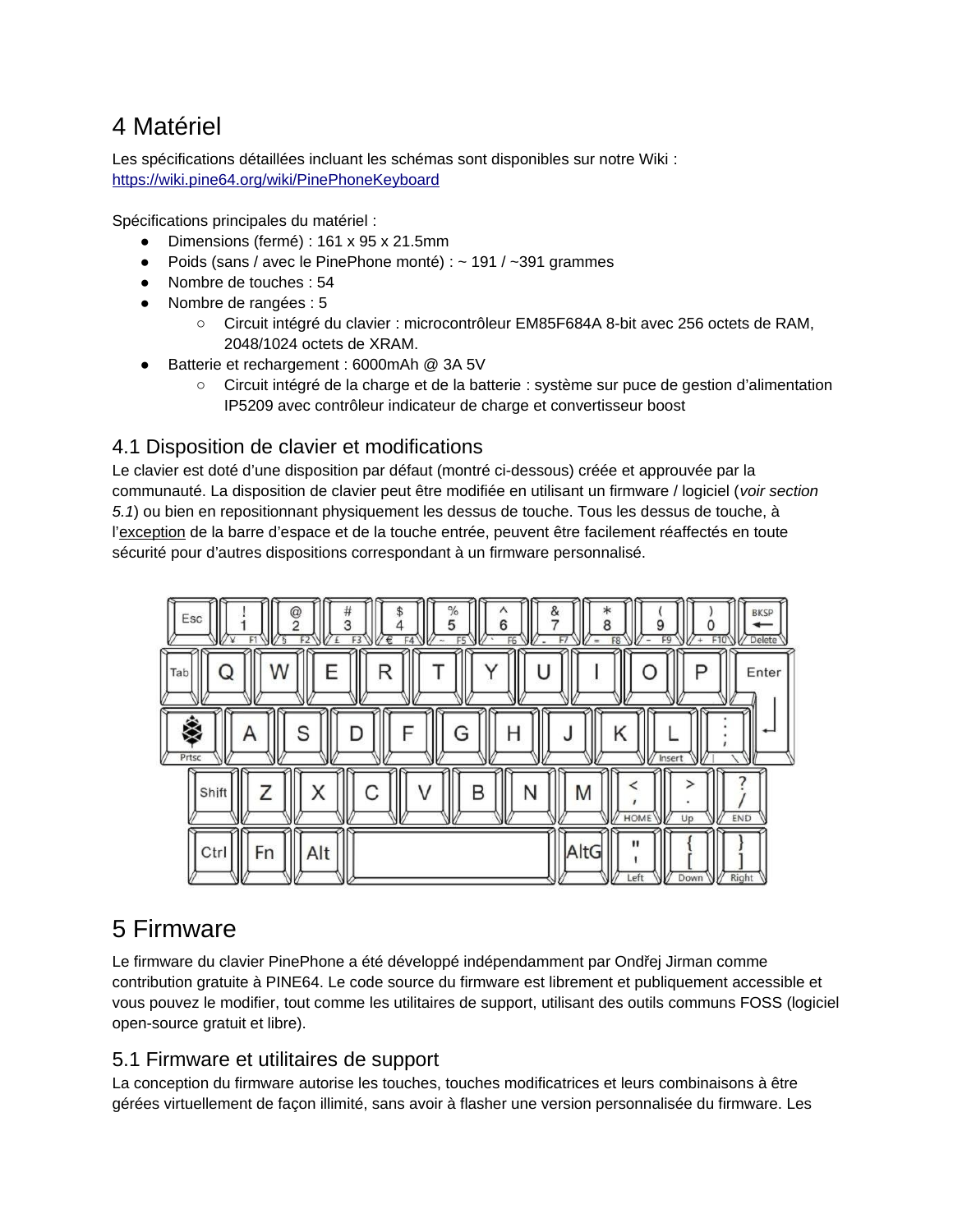touches sont assignées à l'exécution, en utilisant les utilitaires de support, ce n'est pas codé en dur dans le firmware. Différentes dispositions de clavier peuvent être chargées dynamiquement pour supporter de multiples cas d'utilisations.

Le dépôt qui contient le code source du firmware, des utilitaires de support ainsi que la documentation associée est disponible sur [https://xnux.eu/pinephone-keyboard/.](https://xnux.eu/pinephone-keyboard/)

Vous êtes encouragé à contribuer en apportant des correctifs et améliorations au firmware et aux utilitaires de support.

Un résumé de l'historique du développement du firmware est disponible sur <https://xnux.eu/log/>ainsi que des mises à jour de développement de l'auteur du firmware.

Beaucoup de temps et d'efforts ont été mis dans le développement de ce firmware. Si vous voulez témoigner de votre appréciation ou soutenir l'effort de développement par n'importe-quel moyen, vous pouvez faire un don à l'auteur via une des méthodes listées en bas de cette page web : <https://xnux.eu/contribute.html>.

#### 5.2 Licence du firmware

Copyright (C) 2021 **Ondřej Jirman** <megi@xff.cz>

This program is free software: you can redistribute it and/or modify it under the terms of the GNU General Public License as published by the Free Software Foundation, with either version 3 of the License or (at your discretion) any later version.

This program is distributed in the hope that it will be useful, but WITHOUT ANY WARRANTY; without even the implied warranty of MERCHANTABILITY or FITNESS FOR A PARTICULAR PURPOSE. See GNU General Public License for more details.

**GNU General Public License** http://www.gnu.org/licenses/

### 6 Conformité réglementaire

Le clavier PinePhone est certifié **CE** et **FCC**.

### 7 Documentation et information de contact

La documentation détaillée du matériel et des logiciel se trouve sur notre Wiki (wiki.pine64.org).

**Contact** 

Demandes commerciales : [sales@pine64.org](mailto:sales@pine64.org) Support : [support@pine64.org](mailto:support@pine64.org) Demandes générales : [info@pine64.org](mailto:info@pine64.org)

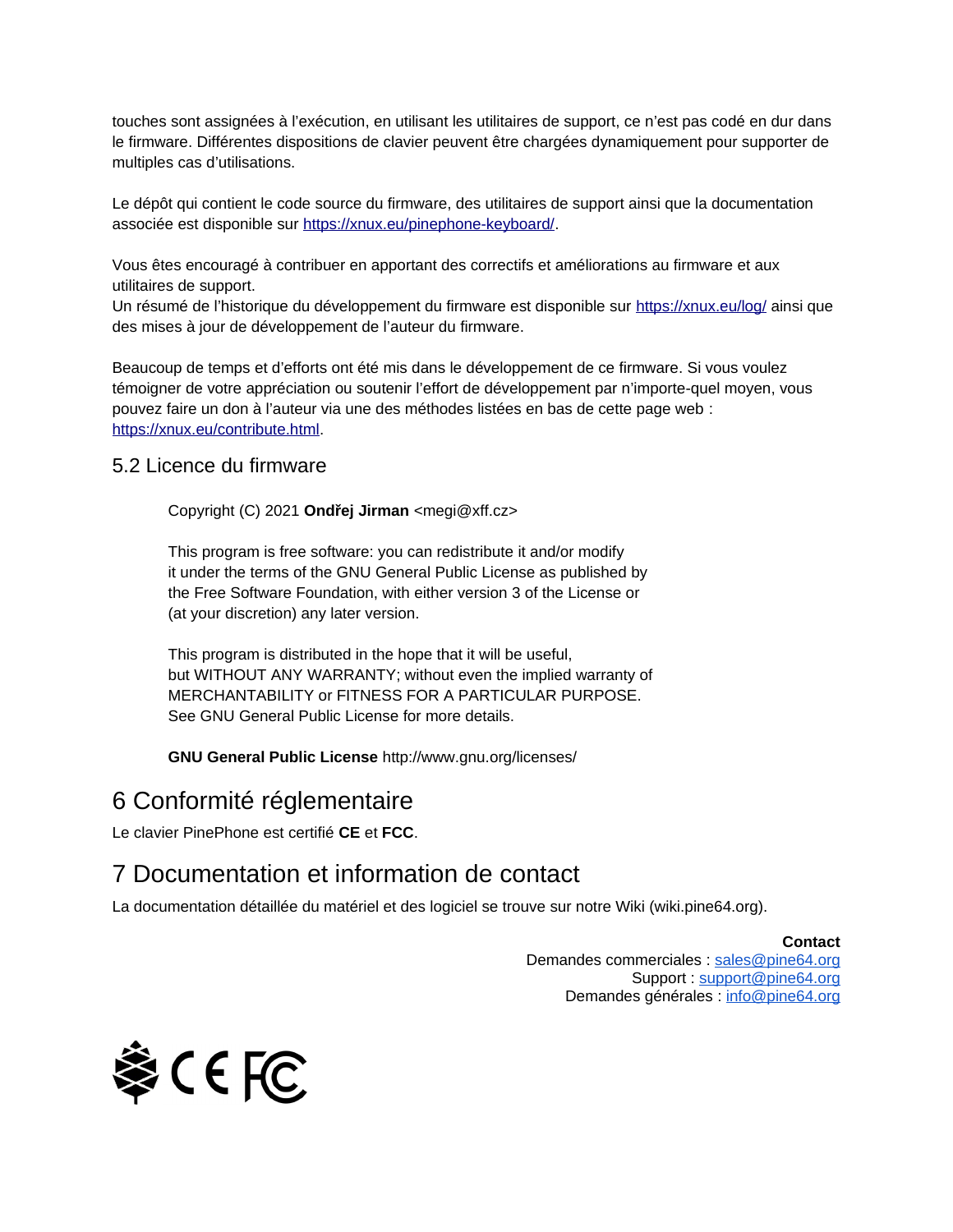### **BEDIENUNGSANLEITUNG - SCHNELLSTARTANLEITUNG [DE]**

## 1 Lieferumfang

- $\bullet$  Bedienungsanleitung  $(1x)$
- PinePhone-Tastatur (1x)

#### 2 Warnhinweise

Bitte lesen Sie diese Bedienungsanleitung vor Inbetriebnahme des Gerätes sorgfältig durch. Hinweise zur sicheren Inbetriebnahme:

- Die PinePhone-Tastatur sollte mit einem 15W (5V 3A) USB-PD-Netzteil geladen werden.
- Das PinePhone darf nur über den USB-C-Anschluss der Tastatur aufgeladen werden. Die Tastatur und das PinePhone sollten nicht gleichzeitig in ihren jeweiligen USB-C-Anschlüssen geladen werden.
- Das Gerät sollte niemals bei Umgebungstemperaturen unter -20°C oder über 40°C betrieben werden.
- Der Akku darf keinesfalls durchbohrt, zerlegt, geschlagen oder gedrückt werden. Alte Akkus müssen in Übereinstimmung mit den lokalen Vorschriften entsorgt werden (*siehe Abschnitt 2.1*).
- Setzen Sie das Gerät nicht direkter Sonneneinstrahlung, Wasser oder hohe Mengen an Luftfeuchtigkeit aus.
- Halten Sie sich an die örtlichen Vorschriften bezüglich der Nutzung von Mobiltelefonen. Dies betrifft auch die Verwendung des Gerätes in öffentlichen Räumlichkeiten oder während der Bedienung von Kraftfahrzeugen und schweren Maschinen.

#### 2.1 Wiederverwertung der Komponenten und Batterien

Jegliche Bestandteile der Tastatur sollten gemäß der lokalen Vorschriften entsorgt und wiederverwertet werden. Dies kann die Entsorgung des gesamten Gerätes oder einzelnen Teilen an örtlichen Recyclingstellen oder gekennzeichneten Containern erfordern. Für weitere Details informieren Sie sich bitte bei Ihrer Gemeinde- oder Stadtverwaltung.

Akkus und Batterien sollten unter keinen Umständen im Hausmüll entsorgt werden (wie durch die durchgestrichene Mülltonne unten symbolisiert wird). Der Endnutzer ist gesetzlich dazu verpflichtet, benutzte Akkus und Batterien zurückzugeben. Akkus können an uns zurückgesendet werden, um dort fachgerecht entsorgt zu werden. Geben sie Akkus an den Vertreiber zurück - für mehr Informationen kontaktieren Sie uns unter info@pine64.org.

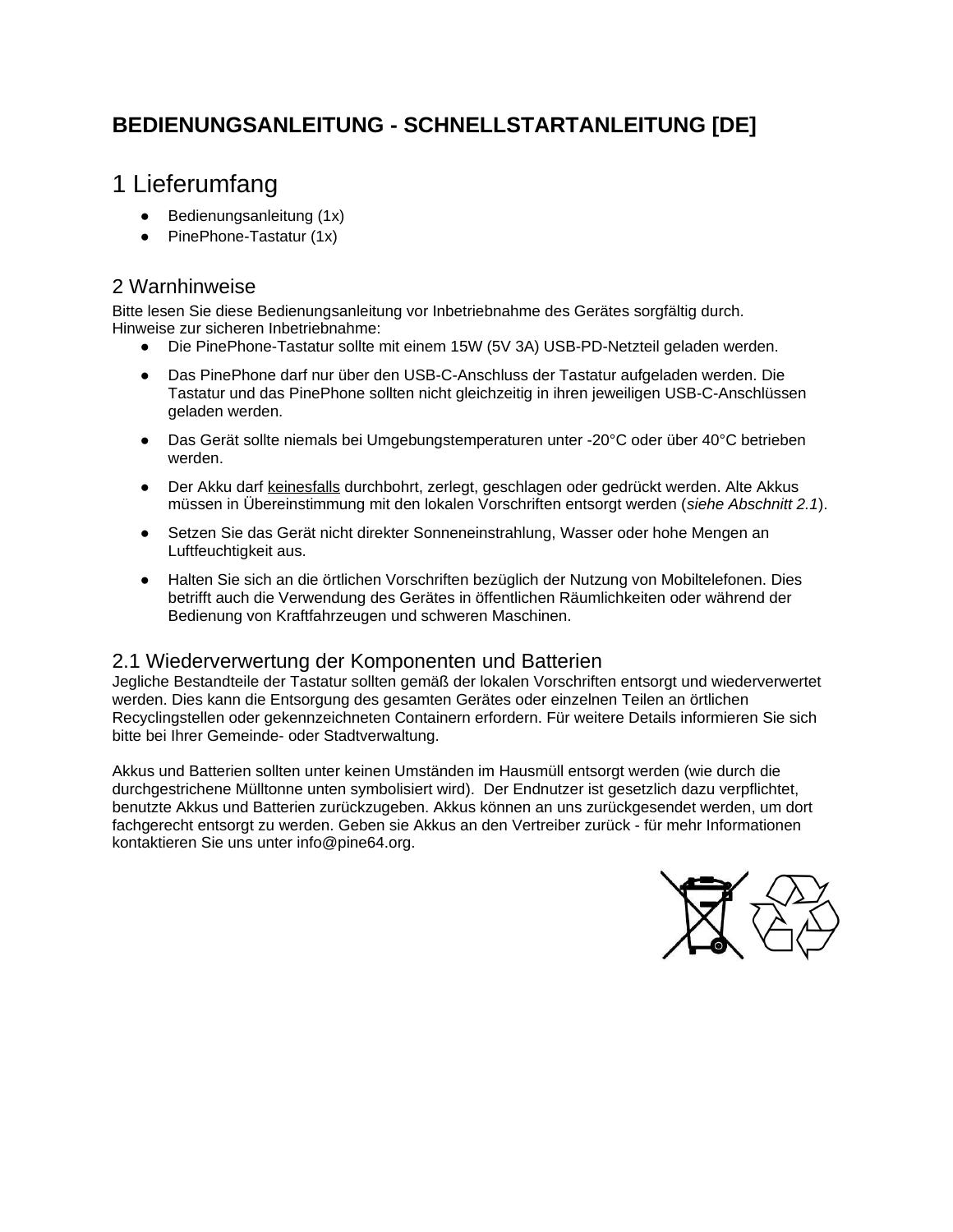## 3 Erste Schritte

#### 3.1 Befestigung der Tastatur

Fahre das PinePhone herunter und entferne die Rückseite des Telefons. Um die Rückseite des PinePhones zu entfernen kann der Fingernagel oder ein weiches Objekt als Hebel benutzt werden. Eine Aussparung zur leichten Entfernung der Rückseite befindet sich auf der unteren linken Ecke des PinePhones, wenn die Rückseite nach oben zeigt und die Kamera sich auf der oberen Hälfte befindet.

Öffnen und platzieren Sie die Tastatur flach auf einer harten Fläche vor Ihnen, während das Scharnier vollständig geöffnet ist. Fahren Sie mit dem Einsetzen des PinePhones in die Tastatur mit einem ungefähren Winkel von 15 Grad fort. Stellen Sie sicher, dass die Pogo-Pins des PinePhones und die zugehörige Fläche **①** auf der Tastatur bündig sind. Die vorderen Seite mit den Lautstärketasten und der Einschalttaste sollten als erstes Kontakt herstellen. Drücken Sie das PinePhone fest in



dessen Position: mehrere Einrastgeräusche sollten zu hören sein.

Das PinePhone kann von der Tastatur später einfach wieder entfernt werden: eine Aussparung, ähnlich zu der auf der Rückseite des PinePhones, kann auf der unteren vorderen Seite mit den Lautstärketasten und der Einschalttaste gefunden werden.

#### 3.2 Betrieb der Tastatur und der internen Batterie

Die Tastatur funktioniert nach dem Verbinden mit dem PinePhone, welches ein kompatibles Betriebssystem ausführt, automatisch. Für Änderungen a der physischen Tastaturbelegung und der Firmware sehen Sie bitte jeweils Abschnitte 4.1 und 5.1.

Die Tastatur bietet eine eingebaute 6000mAh-Batterie. Die Batterie kann mittels des Knopfes an der vorderen unteren rechten Ecke **②** ein- und ausgeschaltet werden. Ein kurzer Klick aktiviert die interne Batterie, ein langer Klick (15 Sekunden) deaktiviert diese. Kompatible Betriebssysteme zeigen sowohl den Batteriestand des PinePhones, als auch der Tastatur an.

Das PinePhone und die Tastatur sollte nur über den USB-C-Anschluss **③** der Tastatur aufgeladen werden. Der USB-C-Anschluss der Tastatur kann nicht für Peripheriegeräte genutzt werden. Der USB-C-Anschluss des PinePhones ist mit angeschlossener Tastatur weiterhin funktionell und kann für Peripheriegeräte und für Daten genutzt werden.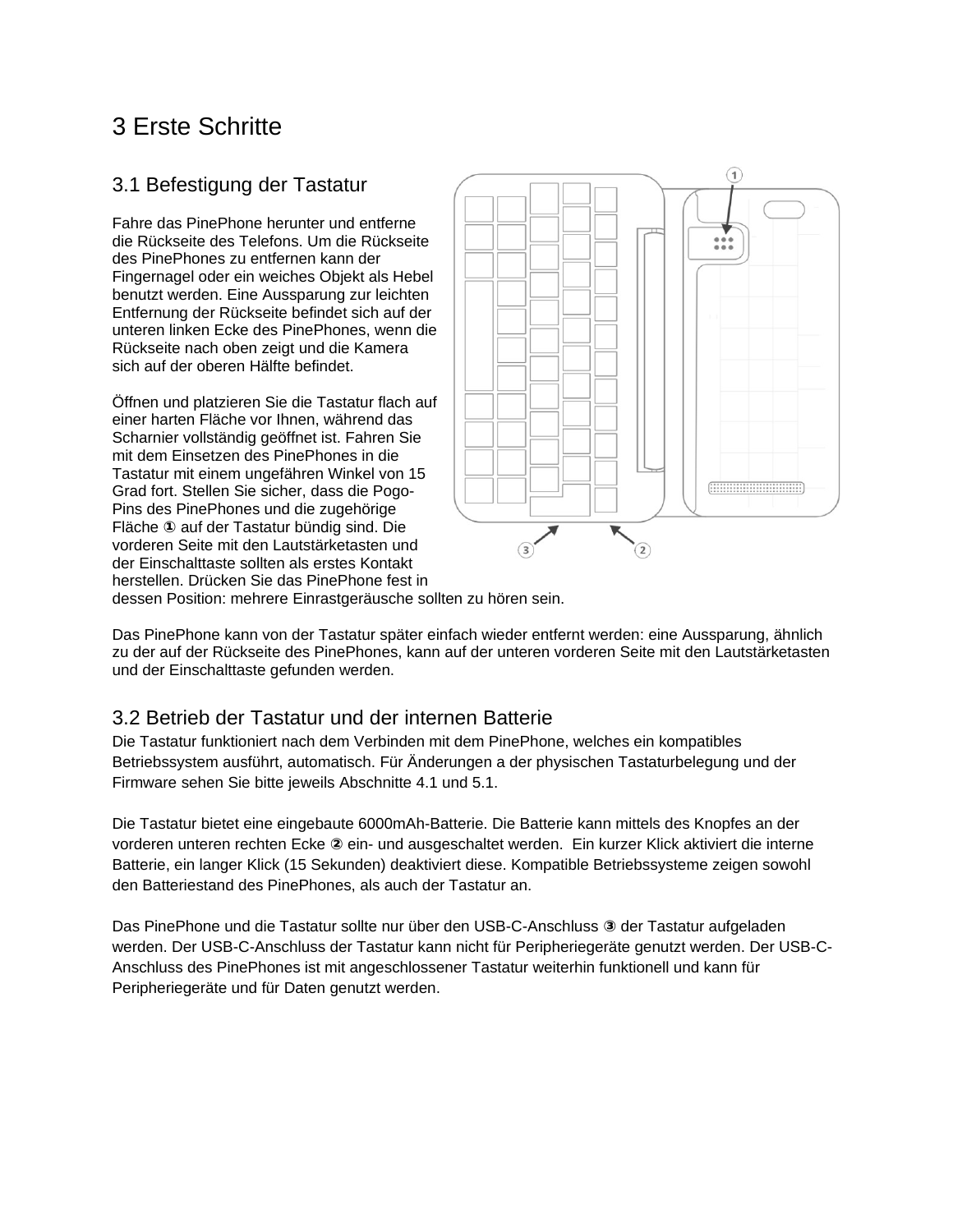## 4 Hardware

Detaillierte Tastatur-Spezifikationen inklusive der Schematiken können in unserer Wiki gefunden werden: https://wiki.pine64.org/wiki/PinePhoneKeyboard

Wesentliche Daten:

- Maße (geschlossen): 161 x 95 x 21.5mm
- Gewicht (mit / ohne angebrachtes PinePhone):  $\sim$  191 /  $\sim$ 391 Gramm
- Anzahl der Tasten: 54
- Anzahl der Reihen: 5
	- Tastatur-IC: EM85F684A 8-bit Mikrokontroller mit 256 Bytes RAM, 2048/1024 Bytes XRAM.
- Batterie und Aufladung: 6000mAh @ 3A 5V
	- Aufladungs- und Batterie-IC-Chip: IP5209 Energieverwaltungs-SoC mit Akkuladungsindikator und Aufwärtswandler.

#### 4.1 Tastaturbelegung und Änderungen

Die Tastatur bietet eine Standardbelegung an (wie unten dargestellt), welche von der Community erstellt und vereinbart wurde. Die Tastaturbelegung kann mittels Firmware / Software verändert werden (siehe *Abschnitt 5.1*), sowie die physische Position der Tastenabdeckungen verändert werden. Alle Tastenabdeckungen mit Ausnahme der Leer- und Eingabetaste sind einfach und sicher für alternative Tastaturbelegungen mittels angepasster Firmware anpassbar.



## 5 Firmware

Die Firmware der PinePhone-Tastatur wurde von Ondřej Jirman unabhängig und als kostenlose Leistung für PINE64 entwickelt. Der Quelltext der Firmware ist frei und öffentlich verfügbar und Änderungen an ihr oder den unterstützenden Werkzeugen mittels üblicher FOSS-Werkzeuge ist zugelassen.

#### 5.1 Firmware und unterstützende Werkzeuge

Das Design der Firmware ermöglicht, die Tasten, Modifikatortasten und deren Kombinationen in nahezu unbegrenzten Arten ohne dem Aufspielen von angepassten Versionen der Firmware anzupassen. Die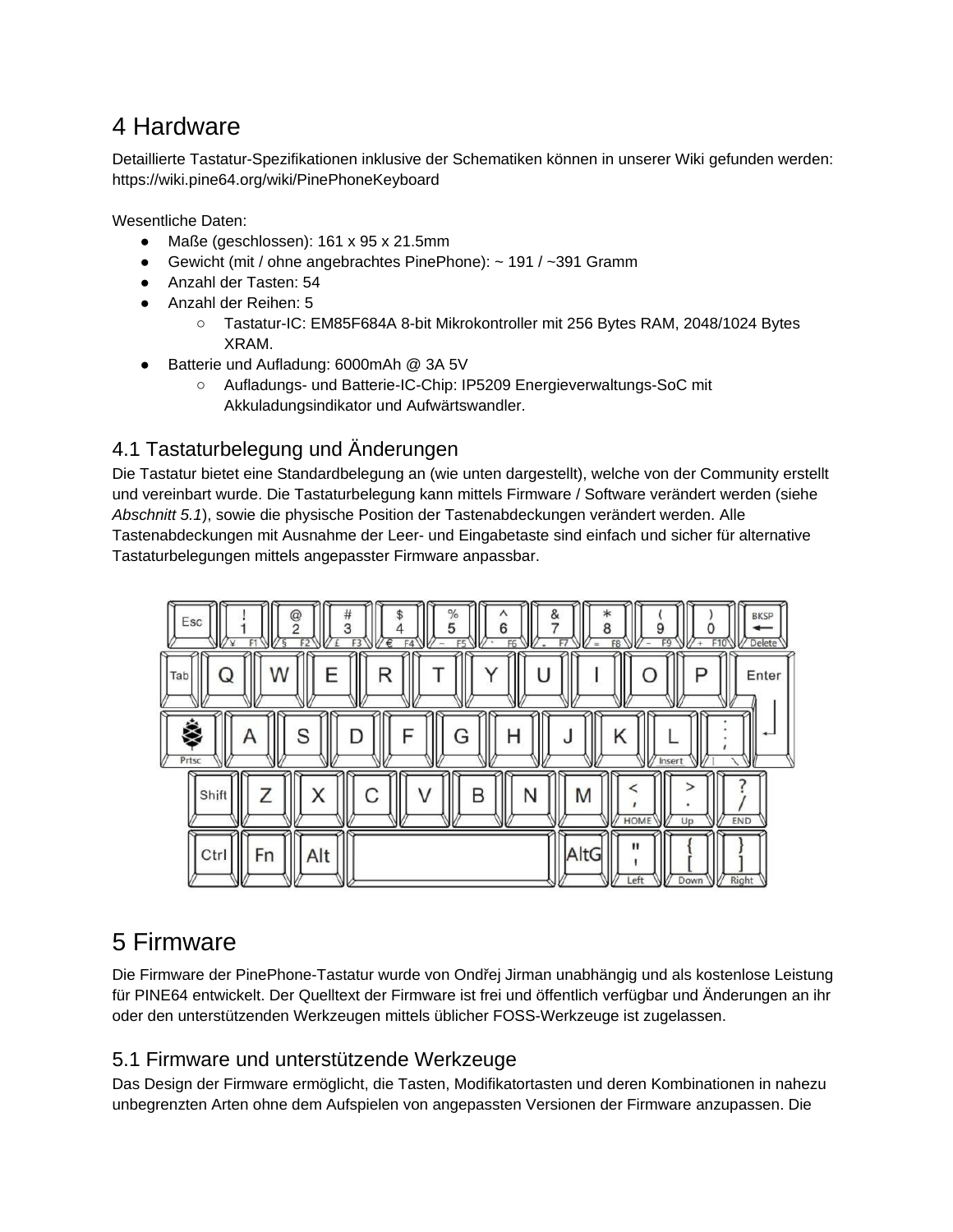Zuweisung der Tasten wird beim Ausführen mittels der unterstützenden Werkzeugen definiert und ist nicht in der Firmware festgeschrieben. Verschiedene Tastaturbelegungen können zur Nutzung in verschiedenen Szenarien dynamisch geladen werden.

Das Archiv, welches den Quelltext der Firmware enthält, unterstützende Werkzeuge und zugehörige Dokumente können unter https://xnux.eu/pinephone-keyboard/ gefunden werden.

Patches und Verbesserungen an der Firmware und an den unterstützenden Werkzeugen sind herzlich willkommen. Eine Zusammenfassung der Firmware-Entwicklungshistorie kann unter https://xnux.eu/log/ gefunden werden, sowie weitere zusätzliche Entwicklungsneuigkeiten von dem Autor.

Viel Zeit und Aufwand ging in die Entwicklung dieser Firmware. Wenn Sie ein Zeichen der Wertschätzung senden möchten, oder die Entwicklung anderweitig unterstützen möchten, Erwägen Sie bitte eine Spende an den Autoren mittels einer der genannten Unterstützungsmöglichkeiten am Ende dieser Webseite: https://xnux.eu/contribute.html .

#### 5.2 Firmware-Lizenz

Copyright (C) 2021 **Ondřej Jirman** <megi@xff.cz>

This program is free software: you can redistribute it and/or modify it under the terms of the GNU General Public License as published by the Free Software Foundation, with either version 3 of the License or (at your discretion) any later version.

This program is distributed in the hope that it will be useful, but WITHOUT ANY WARRANTY; without even the implied warranty of MERCHANTABILITY or FITNESS FOR A PARTICULAR PURPOSE. See GNU General Public License for more details.

**GNU General Public License** http://www.gnu.org/licenses/

### 6 Einhaltung gesetzlicher Vorschriften

Die PinePhone-Tastatur ist **CE** and **FCC** zertifiziert.

## 7 Dokumentation und Kontaktinformation

Detaillierte Hardware- und Software-Dokumentation können im Wiki (wiki.pine64.org) gefunden werden.

**Kontakt**  Kaufanfragen: [sales@pine64.org](mailto:sales@pine64.org) Support: [support@pine64.org](mailto:support@pine64.org) Allgemeine Anfragen: [info@pine64.org](mailto:info@pine64.org)

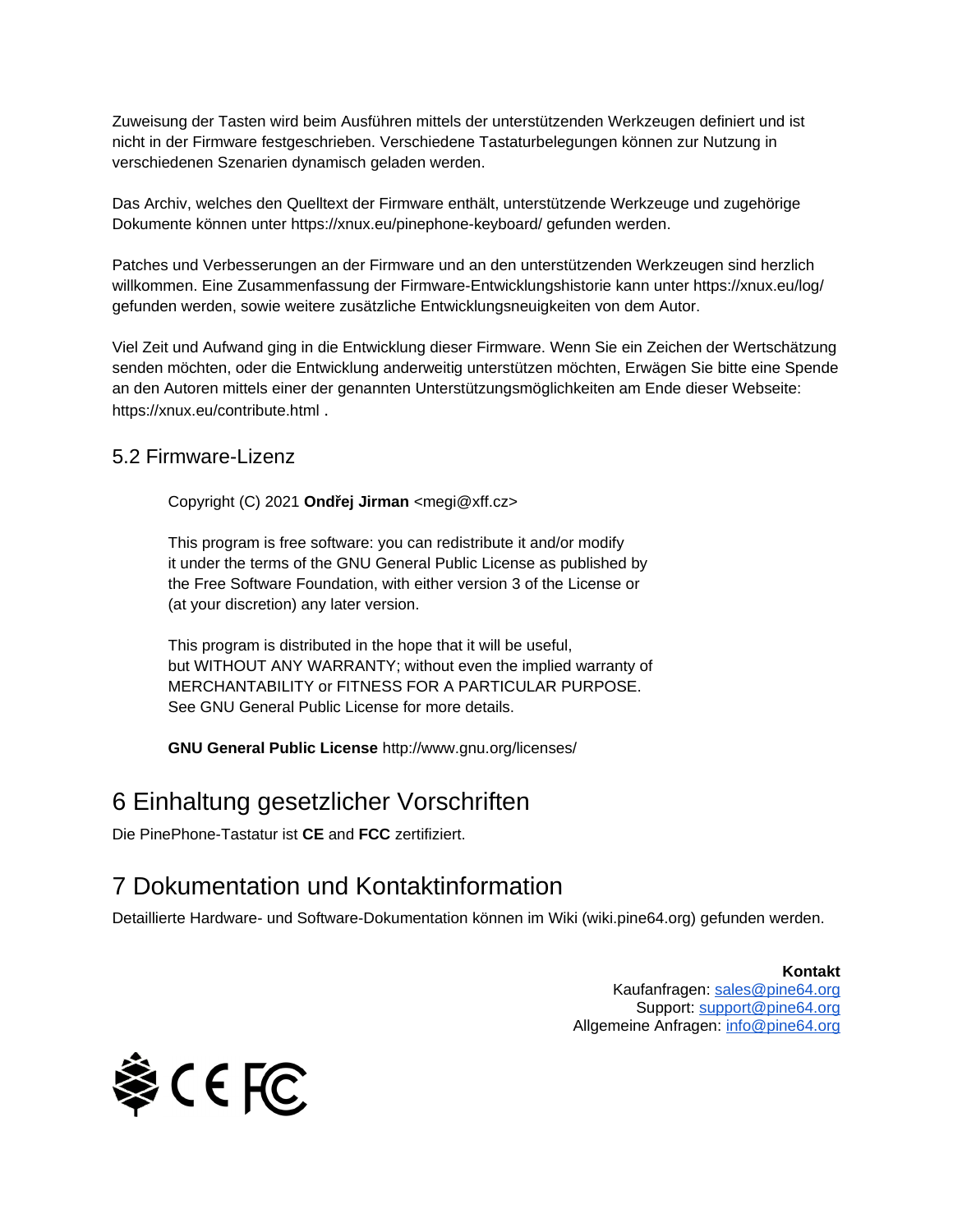# **MANUAL DE USUARIO - GUÍA RÁPIDA [ES]**

# 1 CONTENIDO DEL PAQUÉTE

- $\bullet$  Manual de usuario  $(1x)$
- Teclado PinePhone  $(1x)$

### 2 PRECAUCIONES

Antes de usar, lea este manual atentamente. Notas para un uso correcto del dispositivo:

- El teclado PinePhone debe ser cargado utilizando un cargador de 15W (5V 3A) USB-PD.
- Cargar el PinePhone solo a través del puerto USB-C del teclado de PinePhone. El Teclado y el PinePhone NO deben ser cargados simultáneamente a través de sus respectivos puertos USB-C.
- **•** El dispositivo NUNCA debe operar a temperaturas menores a -20 $^{\circ}$ C o mayores a 40°C.
- NO punzar, desarmar, golpear o apretar la batería. Las baterías viejas deben ser desechadas según las regulaciones locales al respecto (*ver sección 2.1*).
- No exponga el dispositivo a los rayos del sol, agua o altos niveles de humedad.
- Opere su dispositivo móvil de acuerdo con las reglamentaciones locales. Esto se extiende a su uso en lugares públicos, como operar un automóvil o una herramienta pesada.

## 2.1 RECICLADO DE COMPONENTES Y BATERÍA

El reciclado del teclado y sus componentes debe hacerse de acuerdo con las reglamentaciones locales al respecto. Esto puede implicar que se deba desechar en un establecimiento de reciclado asignado o en un recipiente acorde según las normativas locales. Por favor, consulte las normativas locales al respecto.

Las baterías nunca, bajo ninguna circunstancia, pueden, ni deben, ser desechadas como desechos comunes (como está indicado en el símbolo debajo, bajo una cruz de prohibición). Los usuarios finales están obligados legalmente a encargarse en desechar propiamente las baterías. Las baterías pueden ser devueltas a nosotros para dicho propósito. Las baterías deben ser devueltas al remitente - para más información contáctenos a info@pine64.org.

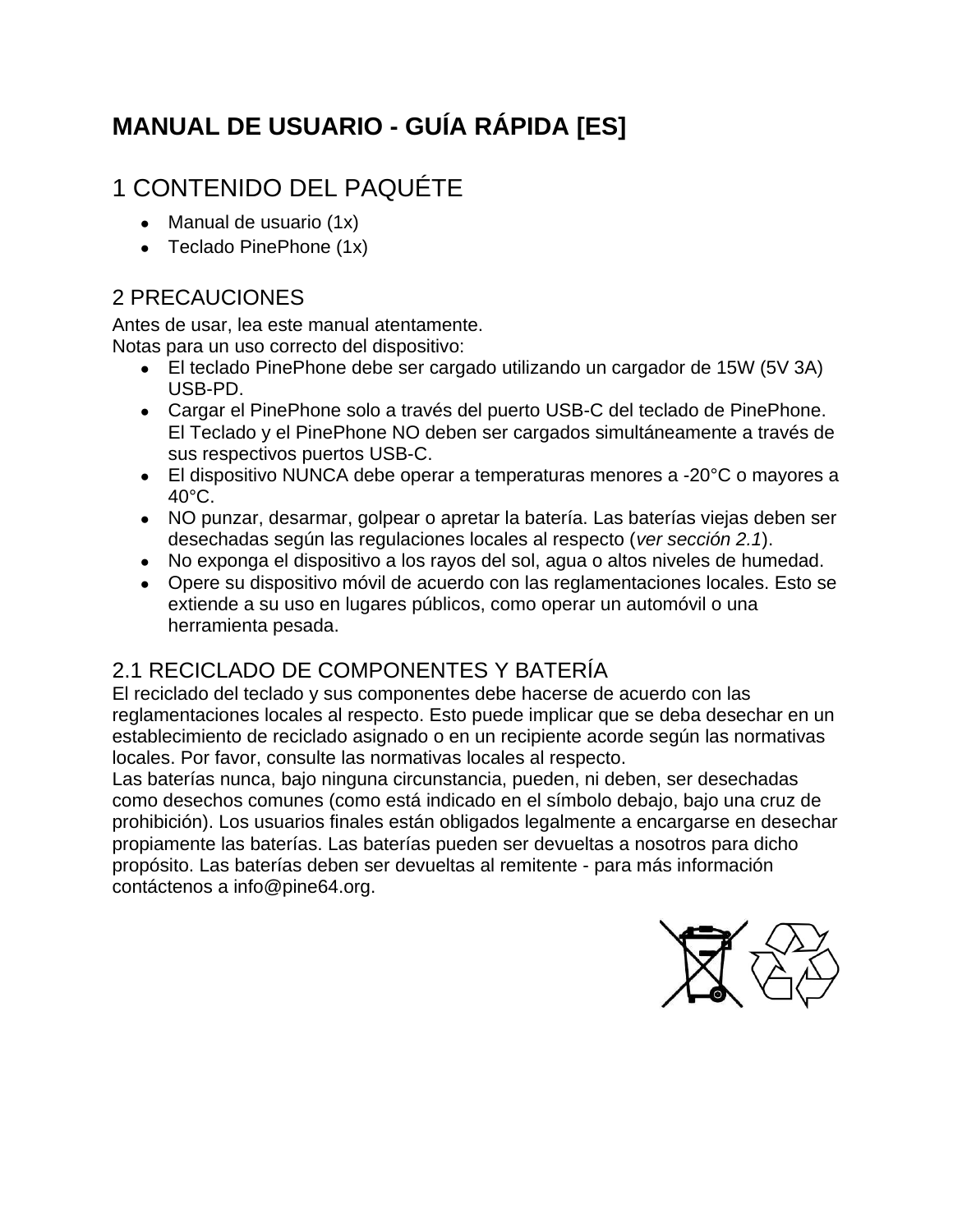# 3 PRIMEROS PASOS 3.1 MONTANDO EL TECLADO

Apague su PinePhone y remueva la tapa trasera de este. Para remover la tapa trasera de su PinePhone use su uña o algún objeto no contundente con el que pueda removerla suavemente. Va a visualizar una pequeña hendidura para realizar lo anterior en la esquina izquierda inferior de su PinePhone teniendo en cuenta que usted está viendo la parte trasera y el módulo de cámara está orientado hacia arriba.

Abra y posicione el teclado de forma horizontal o extendida en una superficie rígida. Proceda a insertar su PinePhone dentro del teclado formando un ángulo de 15 grados aproximadamente. Asegúrese que los pins de su PinePhone y los correspondientes pads **①** del teclado están alineados. El borde con los botones de encendido y volumen deben ser los que contactan de forma primera. Presione firmemente su PinePhone para que se coloque adecuadamente: se deben escuchar varios chasquidos.



Su PinePhone puede ser removido del teclado de forma muy sencilla: Hay una hendidura, similar a la de la tapa de atrás de su PinePhone, la cual la puede encontrar en el borde en el que están los botones de encendido y volumen.

### 3.2 TECLADO Y OPERACIÓN BÁSICA DE LA BATERIA

El teclado va a funcionar automáticamente una vez este su PinePhone corriendo un sistema operativo compatible con el presente teclado. Para alteraciones físicas del teclado de de firmware, revise la sección 4.1 y 5.1 respectivamente.

El teclado tiene una batería interna de 6000mAh. Esta puede ser apagada o encendia apretando el botón de las esquina derecha **②**. Una presión rápida activará la batería y una prolongada (15s) la desactivará. Los sistemas operativos compatibles mostrarán la carga de batería de el teclado y de su PinePhone por separado en la barra de estado.

Usted debe cargar su PinePhone y su teclado utilizando únicamente el puerto USB-C **③** del teclado. El puerto USB-C del teclado no puede ser usado para otros periféricos. El puerto USB-C de su PinePhone sigue estando operativo para transmitir datos o usar otros periféricos.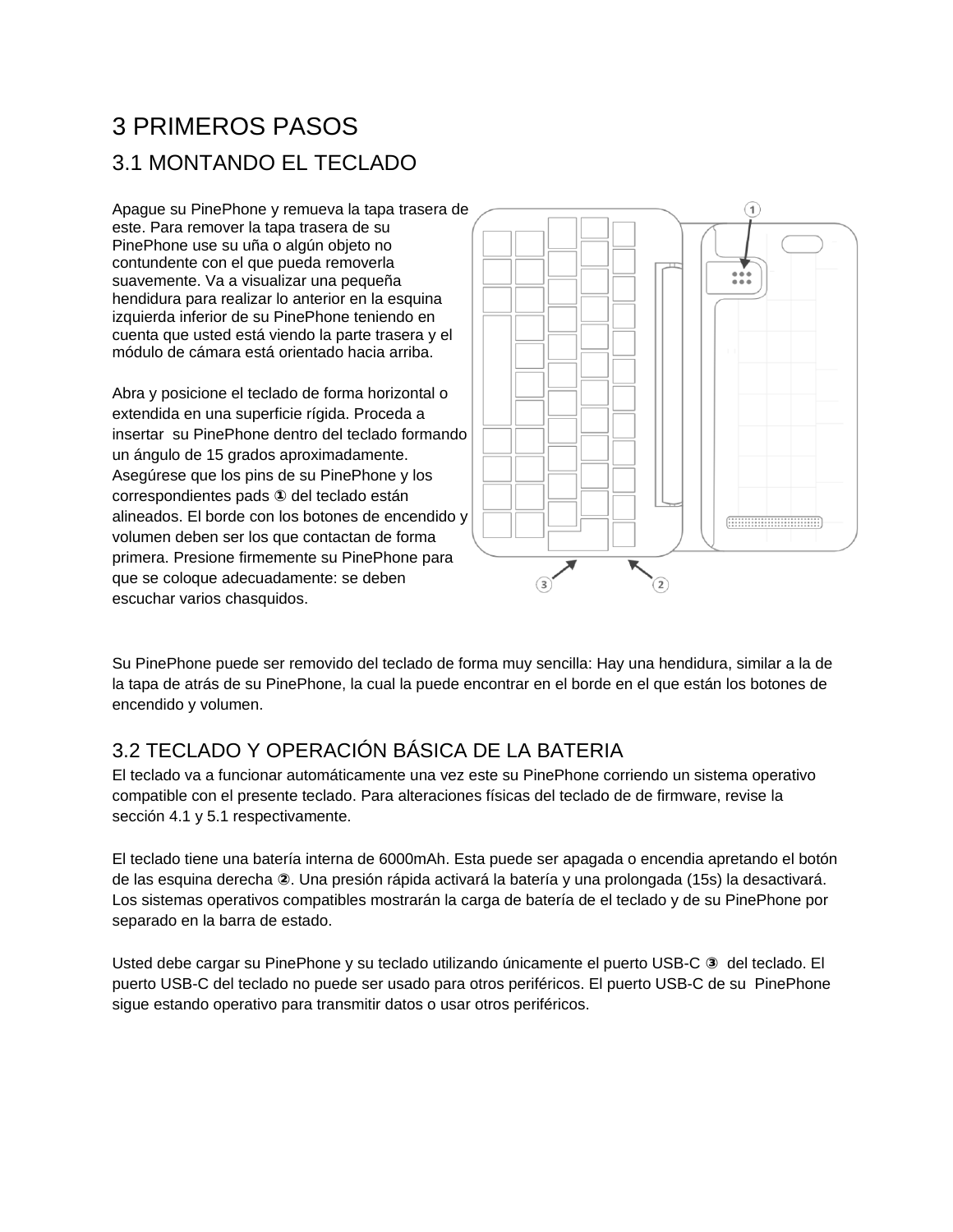## 4 HARDWARE

Información detallada y esquemática del teclado puede ser halladas en la siguiente Wiki: https://wiki.pine64.org/wiki/PinePhoneKeyboard

Especificaciones principales:

- Dimensiones (cerrado): 161 x 95 x 21.5mm
- Peso (sin/con PinePhone montado):  $\sim$  191 /  $\sim$ 391 grams
- Número de teclas: 54
- Número de filas: 5
	- Teclado IC: EM85F684A 8-bit micro controlador con 256 bytes RAM, 2048/1024 bytes XRAM.
- Batería y carga: 6000mAh @ 3A 5V
	- Carga y batería IC chip: IP5209 gestor de poder del SoC con carga indica controlador y convertidor elevador
	- ●

## 4.1 DISPOSICIÓN DEL TECLADO Y ALTERACIONES

El teclado utiliza de fábrica (como se observa debajo)una disposición que fue aprobada por la comunidad. Su disposición puede ser alterada a través de software o firmware (*ver sección 5.1*) como también el reposicionamiento de las teclas. Todas las teclas, con la excepción de entrar y la barra espaciadora, pueden ser removidas fácilmente y reubicadas suavemente según lo dispongan las modificaciones de firmware que usted realice.



## 5 FIRMWARE

El firmware del presente teclado de PinePhone fue realizado por Ondřej Jirman como una contribución gratuita hacia PINE64. El código fuente es libre, público, plausible de ser modificado, y acompañado de otras utilidades de código abierto para esta tarea.

### 5.1 FIRMWARE Y UTILIDADES

El diseño del firmware permite que las teclas, las teclas modificadoras, y las combinaciones de estas, puedan ser de la forma que usted mejor imagine, sin necesidad de flashear un firmware customizado